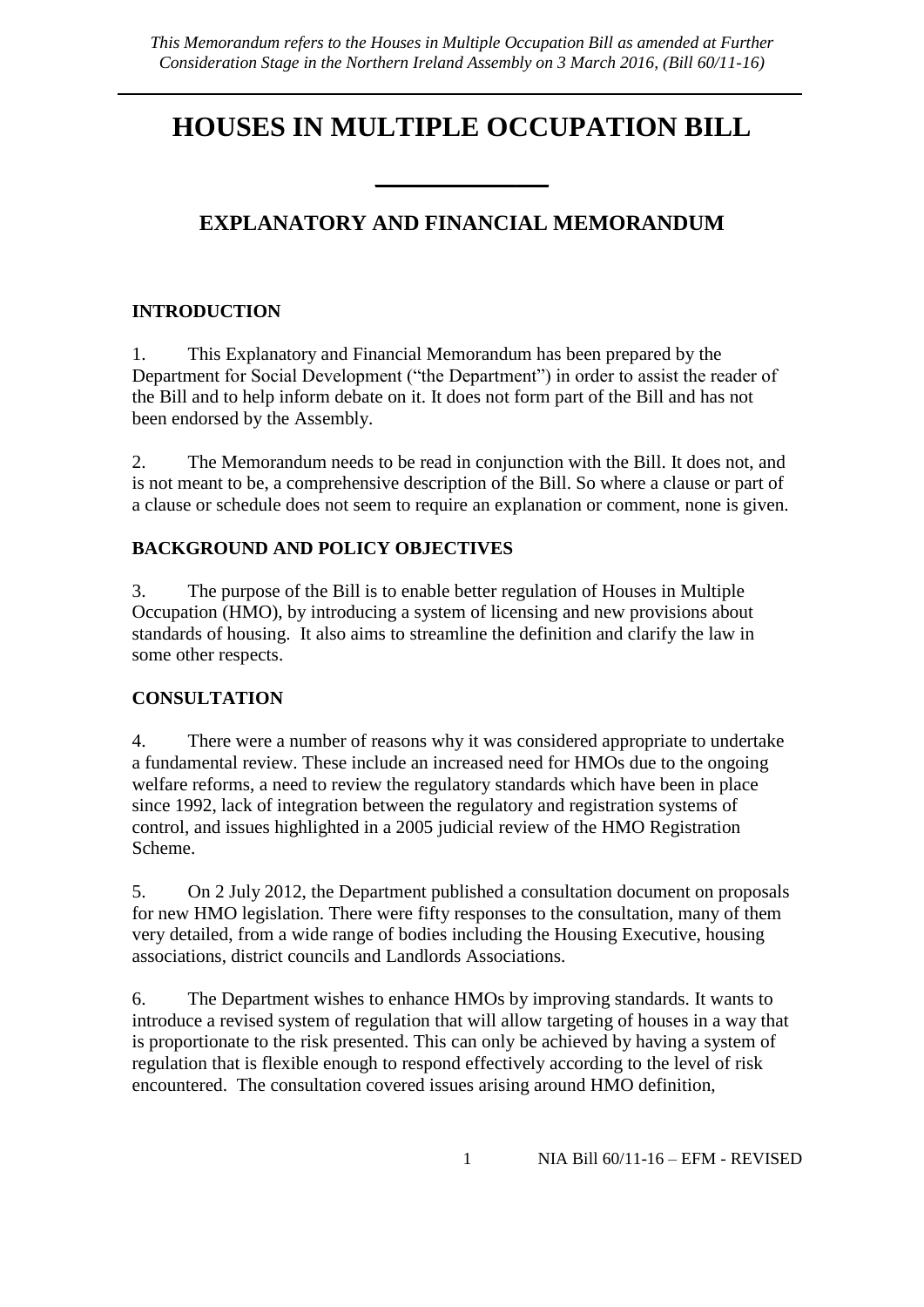exemption, identification, standards, management, interaction between planning and HMO regulation, the behaviour of occupants and enforcement options.

## **OPTIONS CONSIDERED**

7. The consultation paper published in July 2012 set out recommendations and asked a number of detailed questions about the desirability of implementing the various proposals and the best to way to achieve the intended aims. The possible options were fully explored at that stage and the provisions of the Bill broadly reflect the views of consultees.

8. Although England, Scotland and Wales have HMO licensing schemes there is currently no licensing requirement in Northern Ireland. Articles 75A to 75N of the Housing (Northern Ireland) Order 1992 as inserted by the Housing (NI) Order 2003 provide for a registration scheme for non-exempted HMOs. The registration scheme is produced and operated by the Northern Ireland Housing Executive (NIHE) subject to approval by the Department. This places the obligation on the regulatory authority to ensure conditions of registration; this is far from ideal.

9. This revised scheme to introduce HMO licensing will bring Northern Ireland into line with other UK jurisdictions. The responsibility for HMO regulation and enforcement is transferring to the councils under this Bill and as such will add to the number of licensing schemes already operated by councils and prove more effective for the delivery of the scheme.

## **OVERVIEW**

10. The Bill has 91 clauses and 8 Schedules. A commentary on the provisions follows (comments are not given where the wording is self-explanatory):

## **COMMENTARY ON CLAUSES**

## **PART 1: MEANING OF "HOUSE IN MULTIPLE OCCUPATION"**

**Clause 1: Meaning of "house in multiple occupation"** A House in Multiple Occupation (HMO) is defined in Clause 1 as a building or part of a building (eg, a flat) that is classed as living accommodation and is occupied by three or more people, who are members of more than two households. Additionally, accommodation is not an HMO unless rents are payable or other consideration is provided in respect of the accommodation. The clause also introduces Schedule 1 (exceptions) and confers a power to amend the definition of "house in multiple occupation".

**Clause 2: Definition of living accommodation** Clause 2 defines "living accommodation" for the purposes of clause 1. A building, or part of a building, is living accommodation (i) if it is capable of being occupied as a separate dwelling **or** (ii) if it forms part of any building or group of building in single ownership and its occupants share a toilet, personal washing facilities or facilities for the preparation or provision of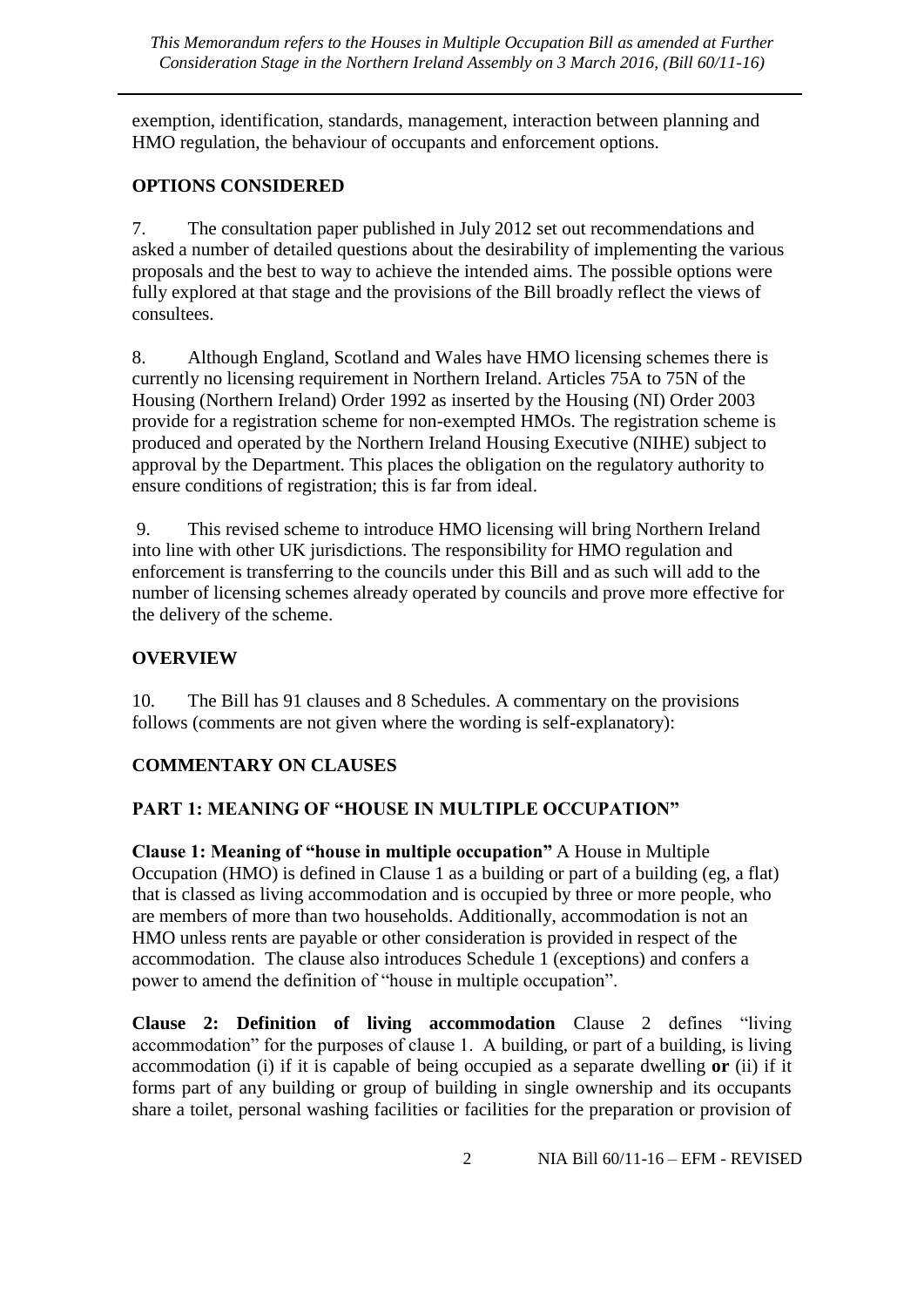cooked food. "Single ownership" is defined in subsections (2) and (3) in a way which prevents avoidance of the legislation by artificially dividing ownership of a property between members of a family or connected companies.

**Clause 3: Cases where person is treated as occupying accommodation as only or main residence** Clause 3 outlines the fact that people count as occupants only if the accommodation is their only or main residence. However, accommodation occupied by a student during term time is regarded as that person's only or main residence. People staying in domestic violence refuges are to be treated as occupying them as their only or main residence. A seasonal worker who is resident in accommodation during the period that they are engaged in seasonal work, are treated as occupying it as their only or main residence.

**Clause 4: Persons who are members of the same household** Clause 4 specifies the meaning of "household" for the purposes of HMO licensing. This includes members of the same "family": the definition of family includes married, unmarried and same-sex couples, and step children, as well as blood relatives. Additionally, a person who is a personal or domestic carer in a residential capacity is to be treated as a member of the household for the purposes of this Bill. There is a power for the Department to provide that other persons are treated as being in the same "household".

**Clause 5: Notice regarding evidence of household** Clause 5 makes provision for a council to serve a notice on the occupants of a house where the council believe there are more than three people residing in the property and these people form more than two separate households. If insufficient evidence is provided that the house is not an HMO, the house is to be regarded as being one.

**Clause 6: Notice regarding continuation of occupation** Clause 6 makes provision for a council to serve a notice on a property that has ceased to operate as an HMO, because its occupants have reduced below 3, but which the council believe is likely to become an HMO again within 4 months. For example a student house during the summer months can then be treated as an HMO for certain regulatory purposes, even though it may actually have fewer than 3 people residing in it during those months.

#### **PART 2: LICENSING OF HOUSES IN MULTIPLE OCCUPATION**

**Clause 7: Requirement for HMOs to be licensed** Clause 7 requires every house in multiple occupation that is not exempted to be licensed. A licence for an HMO authorises its holder and any agent named on the licence to allow the HMO to be occupied in accordance with the licence conditions. The clause also sets out that licences are to be issued by district councils for houses in their area, and the information which must be specified in a licence.

**Clause 8: Applications for HMO licence** Clause 8 outlines that applications must be made by the owner of the HMO. It also sets out the matters that are to be taken into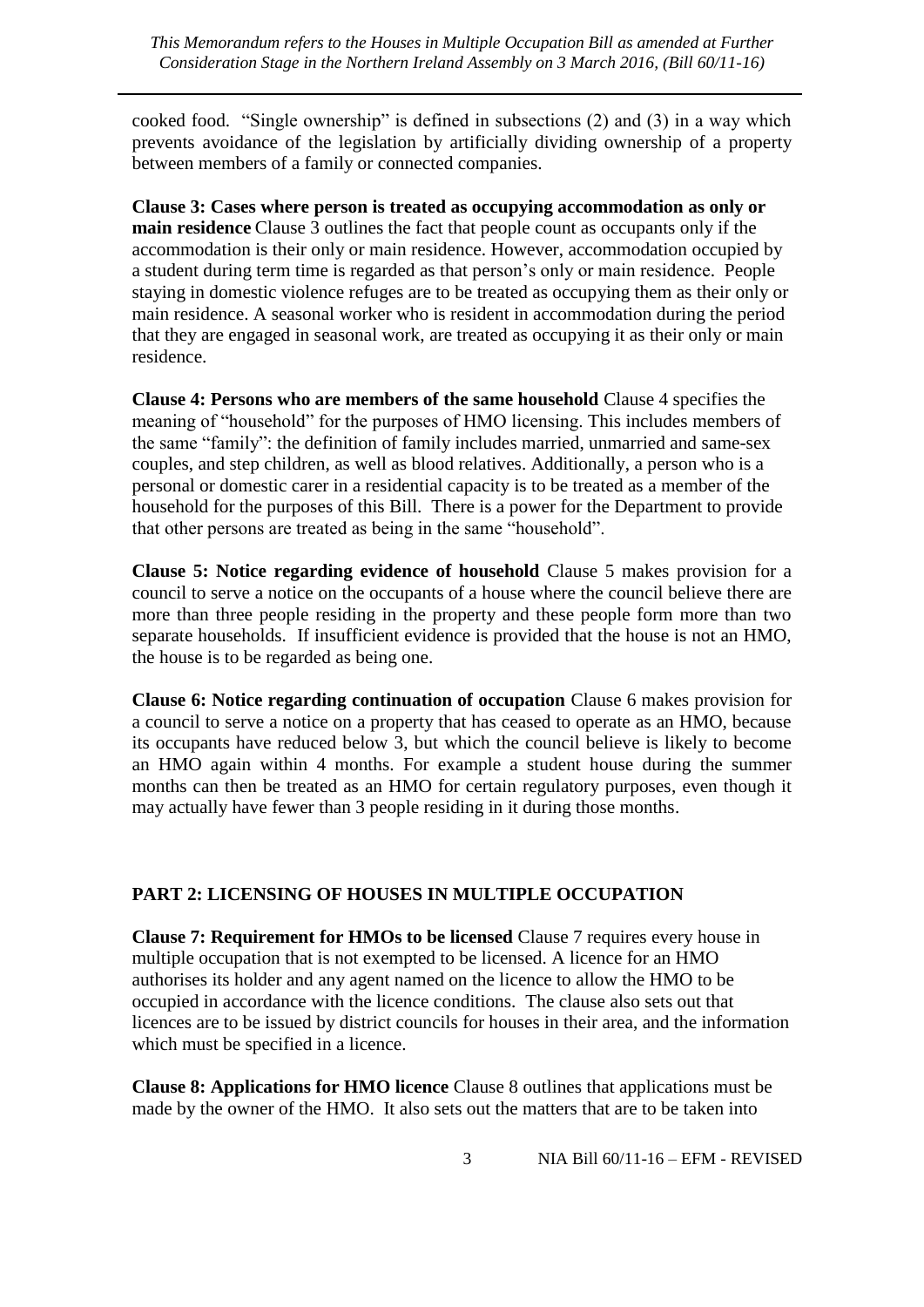account when a council is considering an application for an HMO licence. The details of the procedural requirements, in relation to an application for an HMO licence, are contained within Schedule 2.

**Clause 9: Breach of planning control** Clause 8(2)(a), as read with the definition in clause 9, provides that an application will be refused if the council feels there has been a breach of planning control. Carrying out development without the planning permission required or failing to comply with any condition or limitation subject to which planning permission has been granted, constitutes a breach of planning control. Refusals on this ground are treated slightly differently from refusals on other grounds. In particular, the refusal must be made with 28 days of the application and there is no appeal to the county court. However, if the applicant can show that there is no breach of planning control, they can make a renewed application for no additional fee.

**Clause 10: Fit and proper persons** Clause 10 specifies matters to which the council shall have regard (in addition to other things it may consider) when deciding whether an applicant or an applicant's agent is a fit and proper person. The material specified is: whether the person has committed certain types of offence, practiced unlawful discrimination or contravened housing law or landlord and tenant law; actions or failures to act in relation to antisocial behaviour (within the curtilage of the property); affecting a house let by the applicant or for which the applicant was an agent and other material considered by the local authority to be relevant.

**Clause 11: Satisfactory management arrangements** Clause 11 outlines the considerations that a council may take into account when deciding whether suitable management arrangements are in place at application stage.

**Clause 12: Overprovision** Clause 12 states that, in deciding whether the granting of a licence will result in overprovision, councils must have regard to the number and capacity of licensed HMOs in an area, the need for this type of accommodation in that locality and such other matters as the Department may specify through regulations. Although a first-time application for a licence can be refused on the ground that it would result in overprovision of HMOs, an application to renew a licence cannot (see clause 20).

**Clause 13: Suitability of living accommodation for multiple occupation:** Clause 8(2)(e), as read with clause 13, states that councils may only grant a licence if they are satisfied that the accommodation is suitable for use as an HMO for the specified maximum number of persons or could be made so by including conditions in the licence. The criteria that the councils must consider are given. It includes a power for the Department to set out minimum standards in regulations.

**Clause 14: Licence conditions** Clause 14 deals with the conditions that may be contained in licences. The council may include any conditions it considers appropriate for regulating the management, use and occupation of an HMO. The Department may also specify in regulations conditions which must be included. Conditions can include dates by which they come into effect.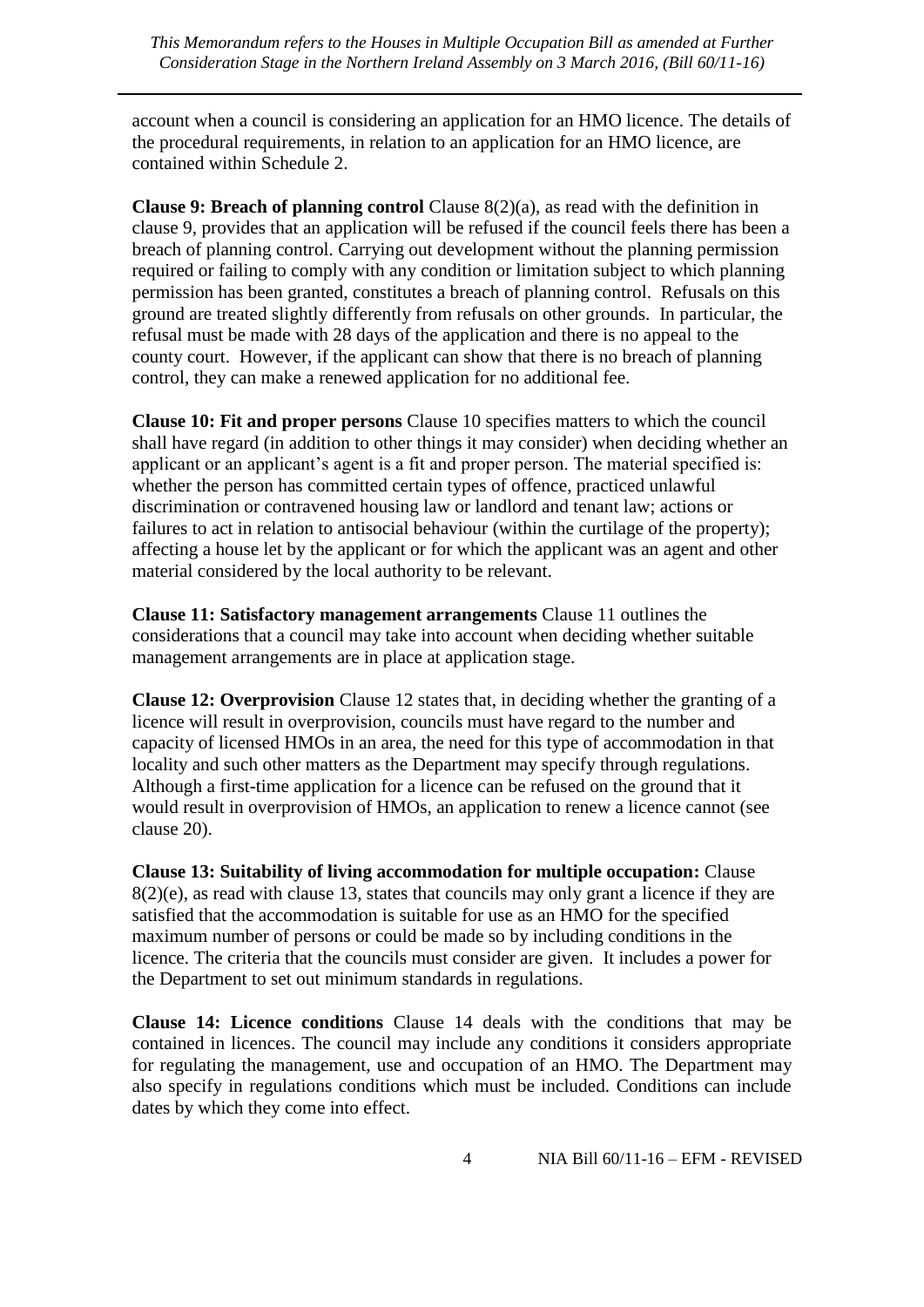**Clause 15: Temporary exemption notice** Clause 15 allows a council to issue a temporary exemption notice if the owner of an unlicensed HMO applies for one. The owner must explain the steps to be taken to stop the premises from being an HMO (such as ensuring that the number of occupants reduces below 3, or that sufficient basic amenities for exclusive use are installed so that occupants do not have to share them), and the council must be satisfied that these steps will be successful. The HMO does not need a licence during the term of the notice, which is three months unless extended in exceptional circumstances.

**Clause 16: Extension of temporary exemption notice** Clause 16 allows for the extension of temporary exemption notice if the council are satisfied that special circumstances exist. A notice may be extended only once, and only for up to 3 months.

**Clause 17: Safety and security requirements** Clause 17 specifies that the temporary exemption notice may require the owner to carry out work to improve the safety or security of the occupants for the duration of the notice. This could include minor works or the provision of removable equipment where licence conditions would normally require permanent, fixed items.

**Clause 18: Revocation of temporary exemption notice** Clause 18 specifies that if a council is satisfied that an HMO owner has failed to comply with any requirement included in a temporary exemption notice, the council may revoke that notice.

**Clause 19: Duration of HMO licence** Clause 19 states that an HMO licence lasts for five years, or a shorter period specified in the licence which cannot be less than six months. It starts on the date when notice of the decision to grant the licence is served on the owner, or another date specified in the licence. In the case of a licence granted because the council did not come to a decision within the period required, the licence will last for one year from the end of that period.

**Clause 20: Renewal of licence** Clause 20 provides for the renewal of an existing licence which must be made before the current licence ceases to have effect. As noted above, breach of planning control (Clause 9) and overprovision (Clause 12) are not grounds for refusing an application to renew.

**Clause 21: Application to renew: effect on existing licence** Clause 21 specifies that where an application to renew a licence is made the existing licence has effect until: the date of the new licence is granted or (if the renewal application is refused) the date the current licence ceases to have effect. Slightly different rules apply if the refusal is on the ground of breach of planning control.

**Clause 22: Variation of licences** Clause 22 sets out the procedure for varying a licence, which a council may do for its own reasons or at the request of the licence holder. If the council proposes the variation, it must give its reasons.

**Clause 23: Revocation of licences** Clause 23 allows a council to revoke a licence at any time. There are a number of possible grounds that may lead to the revocation of a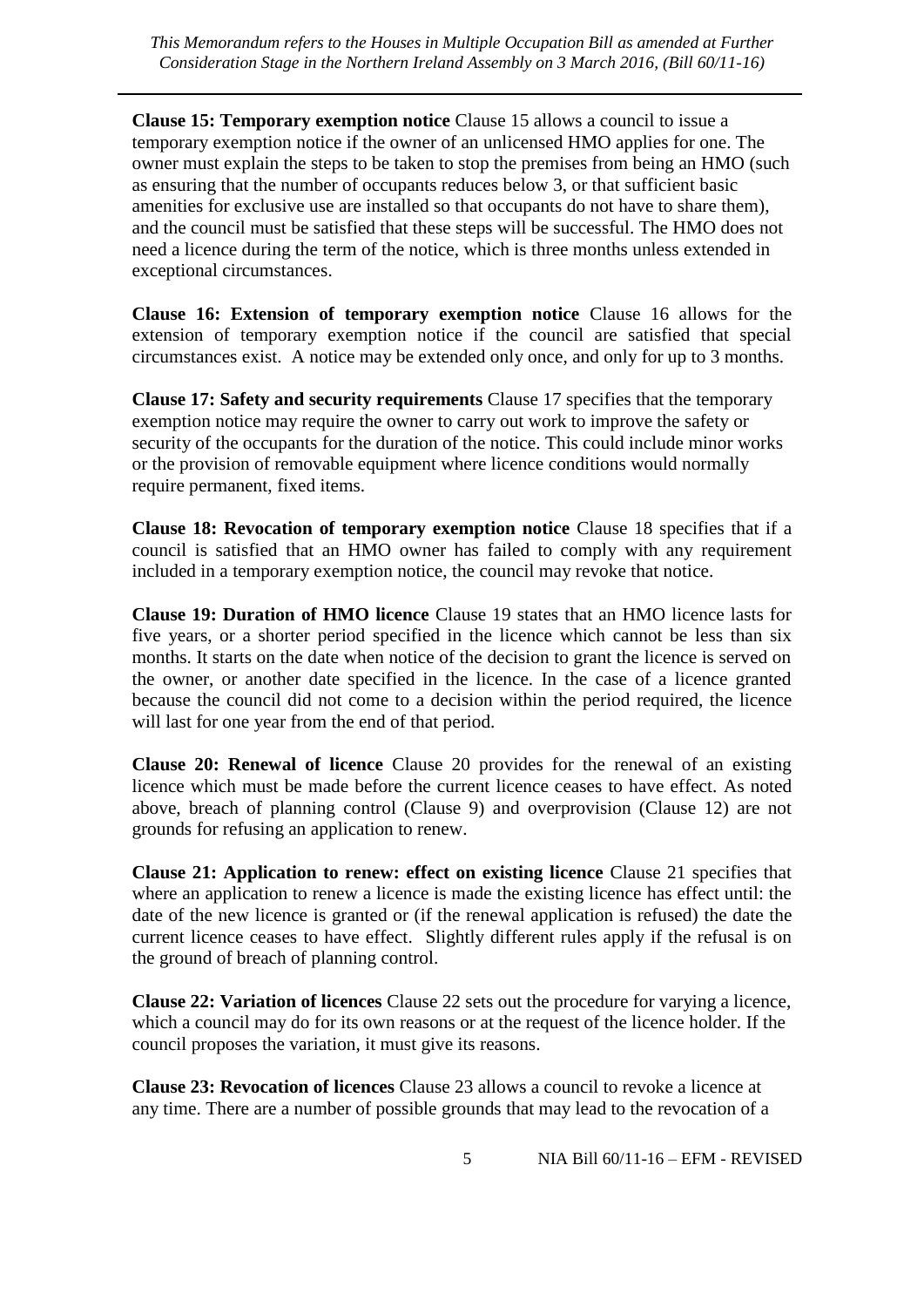*This Memorandum refers to the Houses in Multiple Occupation Bill as amended at Further Consideration Stage in the Northern Ireland Assembly on 3 March 2016, (Bill 60/11-16)*

licence. The licence holder or agent is no longer a fit and proper person under Clause 10; the accommodation is not fit for human habitation; the HMO management arrangements are not satisfactory; the accommodation is no longer suitable for use as an HMO and cannot be made suitable; there has been a serious breach of a condition of the licence; there has been more than one breach of a condition (not necessarily a serious one). This Clause also specifies that it does not matter if the council has taken any other action or criminal proceedings have been commenced, the licence can still be revoked.

**Clause 24: Variation and revocation: procedure** Clause 24 introduces Schedule 4, which makes provision about the procedure for varying or revoking a licence.

**Clause 25: Restriction on applications** Clause 25 prevents the council from considering certain applications. If an application was refused on the ground that a person was not a fit and proper person, the council may not consider an application from that person (for any accommodation) within a year of the refusal. If an application was refused on a ground relating to the accommodation (where the granting of the licence would create a situation of overprovision or where the accommodation is not habitable or suitable for use as an HMO), the council may not consider an application (from anyone) in relation to that accommodation, with the same period. This restriction does not apply if the local authority is satisfied that there has been a material change of circumstances, for example if a physical feature which made the property unsuitable for licensing has been altered.

**Clause 26: Joint licence holders** Clause 26 deals with the situation where an HMO is owned jointly by more than one person. The application for a licence may be made by one owner or jointly by more than one. Any joint licence holders can request to be removed from the licence at any time provided one owner continues to hold the licence.

**Clause 27: Surrender of HMO licence** Clause 27 specifies that the holder of an HMO licence may surrender the licence by giving notice to the council, in the specified form, to that effect.

**Clause 28: Change of ownership: effect on licence** Clause 28 outlines the effect to an HMO licence if there is a change or transfer of ownership of the property. In these situations the licence which is already in effect in respect of the HMO ("the existing licence") is to be treated as being held until such time as the new owner's application is accepted or ultimately rejected.

**Clause 29: Death of sole licence holder: effect on licence** Clause 29 transfers the licence of a deceased sole licence-holder to that person's executor. The licence expires three months after the date of death, unless the council is satisfied that it is reasonable to extend it in order to wind up the holder's estate.

#### **PART 3: ENFORCEMENT OF LICENSING REQUIREMENTS**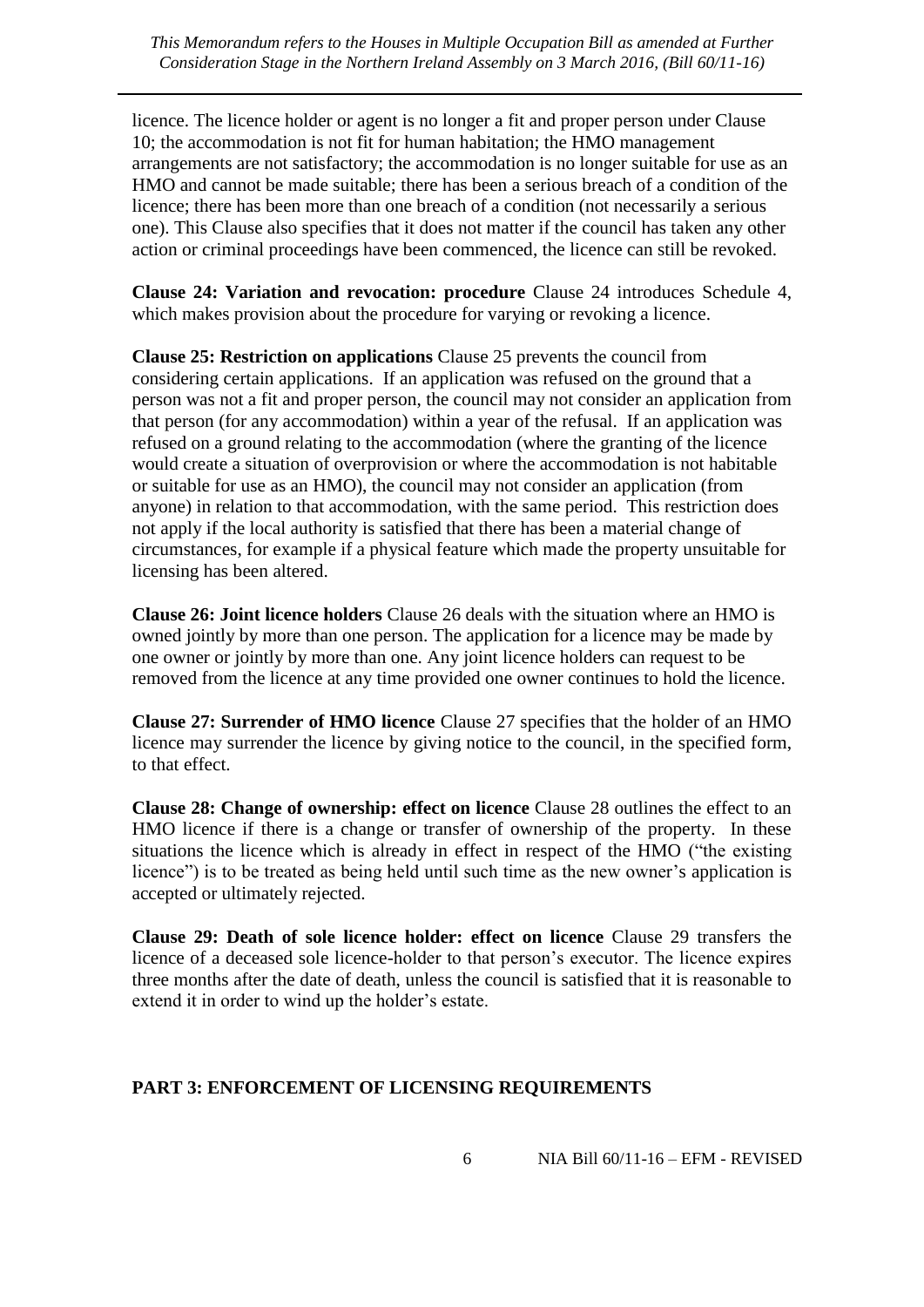**Clause 30: Unlicensed HMO** This clause creates a number of criminal offences relating to HMO licensing. An owner of a licensable HMO without a licence is committing an offence (unless the owner has a reasonable excuse). A person who acts as an agent for an HMO which is not licensed also commits an offence. And where the owner of an unlicensed HMO instructs an agent to act in relation to that house, the owner commits an offence.

**Clause 31: Exceeding licensed occupancy or breach of licence conditions** This clause creates the offence of allowing an HMO to be occupied in excess of the number of persons authorised on the licence. It also creates offences related to breaching conditions in a licence. An owner, agent or other person named in the licence commits an offence if they breach a condition included in a licence. And an owner or agent commits an offence if any other licence condition is breached and they do not take reasonable measures to prevent it.

**Clause 32: Untrue claim that HMO is licensed** This clause makes it an offence to claim that an HMO is licensed when it is not.

**Clause 33: Agents not named in licence** This clause makes it an offence for an owner to authorise a managing agent to act in relation to a house if the managing agent is not named in the licence. It also makes it an offence for a person to act as a managing agent in those circumstances.

**Clause 34: Reasonable excuse** This clause sets out some circumstances in which the owner of an HMO has a reasonable excuse for the purposes of clauses 30(1) and 31(2) and (3).

**Clause 35: Power to require rectification of breach** Clause 35 specifies that a council can serve a notice on a licence holder requiring action to be taken to rectify or prevent a breach of a condition in an HMO licence. A notice can be served irrespective of whether the council has taken any other action or whether criminal proceedings have been commenced. The action required may include the carrying out of work in or to the HMO.

**Clause 36: Revocation of rectification notice** This clause outlines the circumstances in, and process by which, a council may revoke a rectification notice under clause 35. In particular, a notice must be revoked if all the requirements set out in it have been complied with.

**Clause 37: Failure to comply with rectification notice** If the owner of an HMO fails to take any action specified in the rectification notice, by the date given in the notice, they will have committed an offence under clause 37. In determining the seriousness of that offence (for example, for the purposes of setting a fine), regard is to be had to the original breach which led to the issuing of the rectification notice.

**Clause 38: Revocation orders and disqualification orders** This clause gives a court powers to revoke an HMO licence and disqualify an owner from holding a licence, or an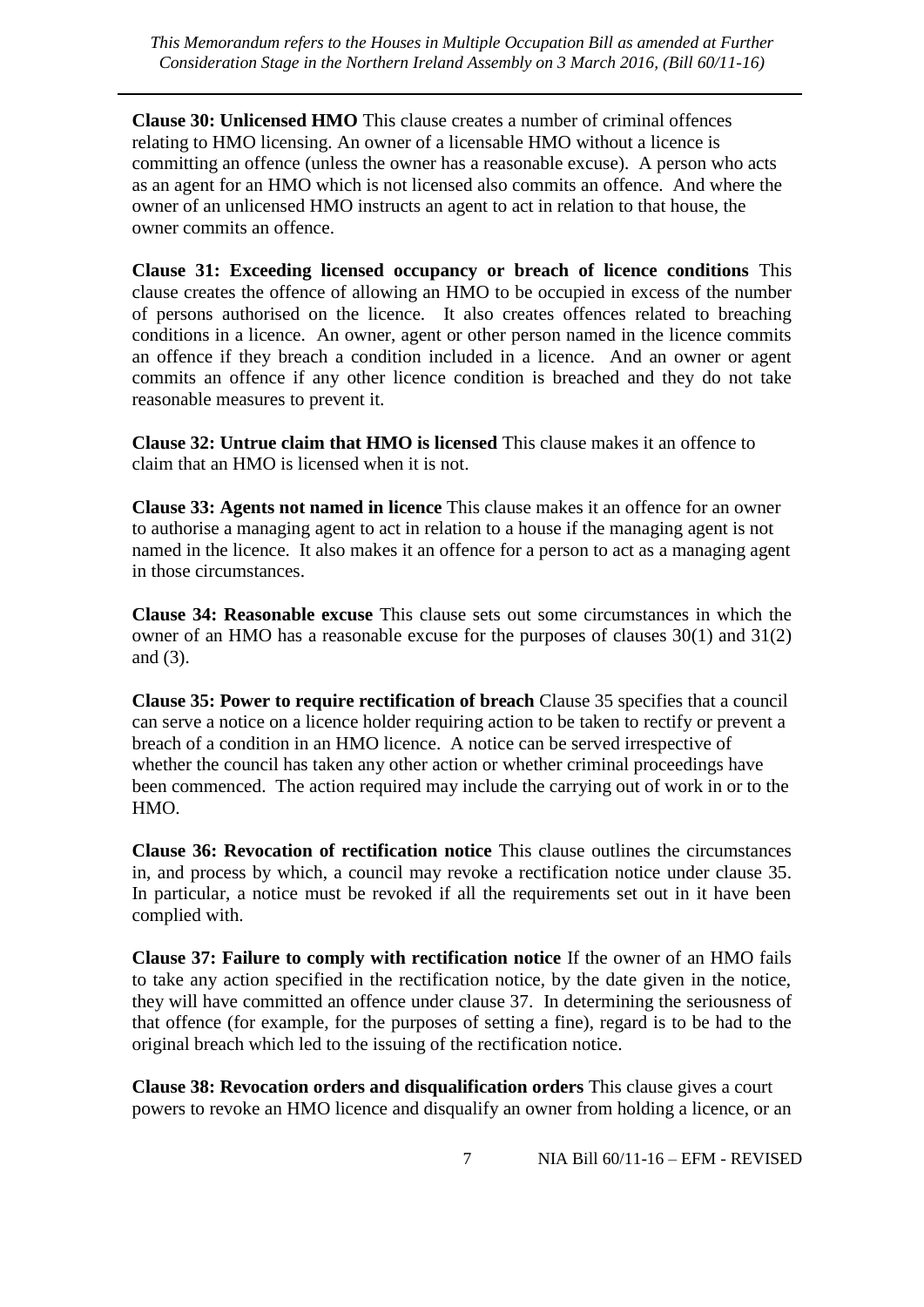agent from being named on a licence, for a period not exceeding five years. These powers can be used on conviction of an offence under various provisions of the Bill.

**Clause 39: Revocations and disqualifications: appeals** This clause specifies that a person may appeal against a revocation order or disqualification order.

**Clause 40: Discharge of disqualification orders** This clause specifies that the court which made the disqualification order may discharge the order with effect from such date as the court may specify, if the court is satisfied that there has been a change in circumstances which justifies doing so.

#### **PART 4: STANDARDS OF HOUSING**

#### **CHAPTER 1: OVERCROWDING**

**Clause 41: Definition of overcrowding** This clause defines an HMO as being overcrowded when the number of persons sleeping in it contravenes either the room standard or the space standard.

**Clause 42: The room standard** This clause outlines the circumstances which are designated as a contravention of the room standard. These are circumstances in which persons aged 13 or over must share with another person of that age or with a couple.

**Clause 43: The space standard** This clause outlines the circumstances which may be designated as a contravention of the space standard. These relate to the amount of floor space there is in the property for each person resident of it.

**Clauses 44 and 45: Overcrowding notices** Clauses 44 and 45 give the council the power to issue a notice where they believe an HMO is, or likely to become overcrowded. An overcrowding notice must, for each room, either stipulate the maximum number of persons who may occupy the room or specify that the room is unsuitable for occupation. This makes clear the maximum possible sleeping arrangement in the house.

**Clause 46: Requirement as to overcrowding generally** The requirement under clause 46 requires that the terms of the notice must not be breached by allowing an unsuitable room to be occupied as sleeping accommodation and that the room standard must not be contravened. A notice including this requirement can have the effect of requiring the owner to reduce the occupancy of the house immediately – for example, by terminating a tenancy.

**Clause 47: Requirement not to permit new residents** Clause 47 is very similar in its effect to Clause 46, except that it covers occupation by new residents i.e. anyone not resident when the notice was served. This allows the existing situation to continue, even if the house is "overcrowded".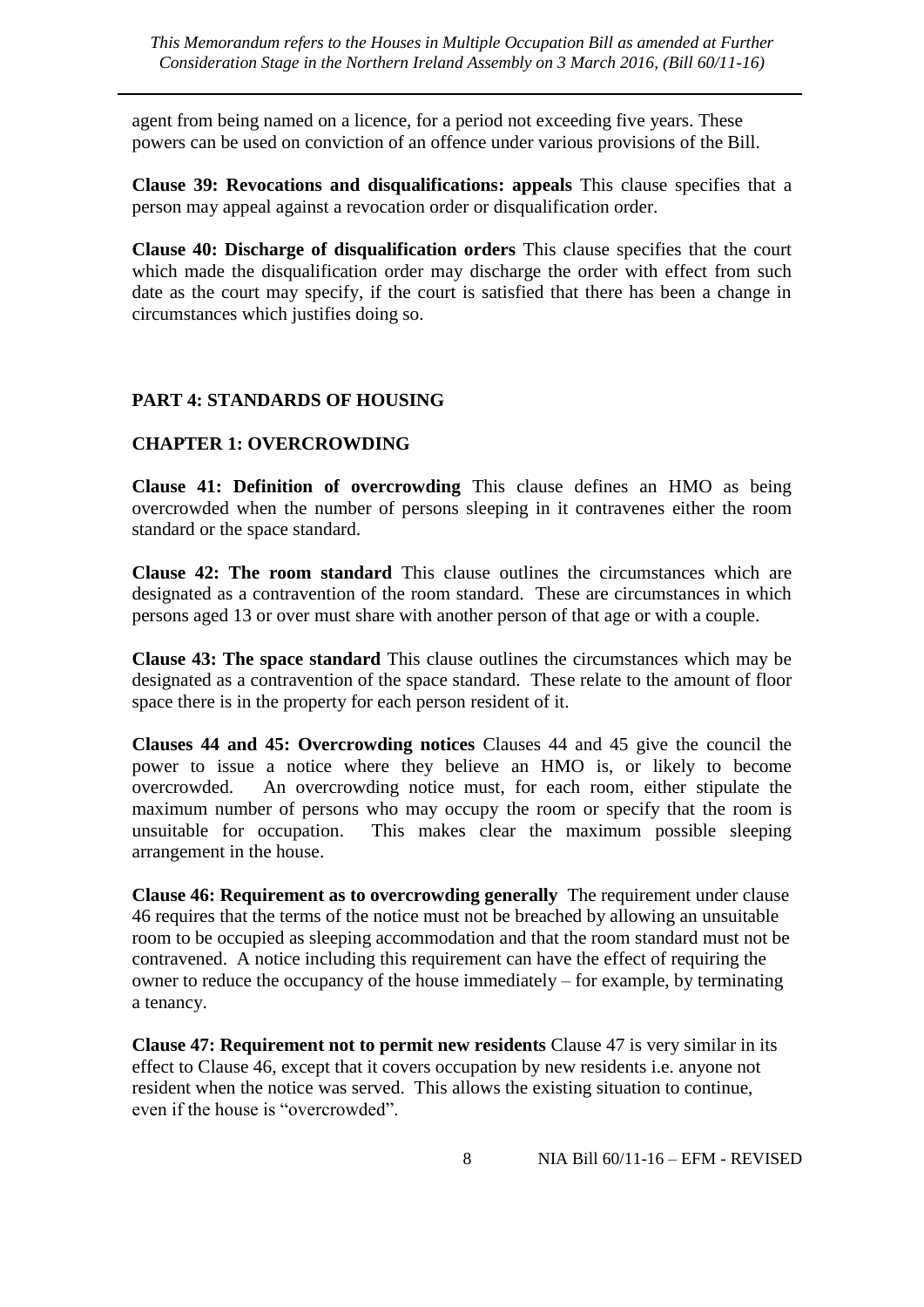*This Memorandum refers to the Houses in Multiple Occupation Bill as amended at Further Consideration Stage in the Northern Ireland Assembly on 3 March 2016, (Bill 60/11-16)*

**Clause 48: Notice requiring further information** Clause 48 allows the council to serve a notice requiring further information in relation to overcrowding. The information requested may be, among other things, the number of people sleeping within the HMO, the names of those individuals, the number of households to which they belong and the rooms used by the individuals and households respectively. This information may be used to determine whether an overcrowding notice has been breached, but may not be used in criminal proceedings against the person providing the information.

**Clause 49: Information notice: supplementary provisions** Clause 49 provides that a person commits an offence if they fail to provide information requested by an information notice or if they provide false or misleading information.

#### **CHAPTER 2: SUITABILITY FOR NUMBERS IN OCCUPATION**

**Clause 50: Suitability notice** This clause makes arrangements about HMO suitability notices. Such a notice can be served in relation to any HMO which the local authority considers is not reasonably fit for occupation by the number of persons occupying it.

**Clause 51: Contents of suitability notice** Clause 51 directs that a suitability notice must specify what the council considers to be the maximum number of persons by whom the HMO is suitable to be occupied. A suitability notice must contain either the general occupancy requirement or the new residents' occupancy requirement. It may also contain a statement of remedial work.

**Clause 52: Occupancy requirements** Clause 52 sets out that the general occupancy requirement is that the person on whom the notice is served must refrain from permitting more than the maximum number of persons to occupy the HMO. As with the similar requirement in an overcrowding notice, this can have the effect of requiring the owner to reduce the occupancy of the house immediately – for example, by terminating a tenancy. The new residents' occupancy requirement is that the person on whom the notice is served must refrain from permitting any new resident to occupy the HMO if that person's occupation results in the HMO being occupied by more than the maximum number of persons. This can be used where the council considers that, although the accommodation is unsuitable for its current number of occupants, the balance lies in favour of letting the current situation remain (rather than requiring the immediate departure of one or more residents).

**Clause 53: Statement of remedial work** Clause 53 sets out that a statement of remedial work is a statement of work which the owner of the HMO may undertake and which, if done, will lead to the lifting of the suitability notice. Although the owner is not required to carry out the work, they can choose to do so as an alternative to having the restriction on occupancy imposed by the suitability notice.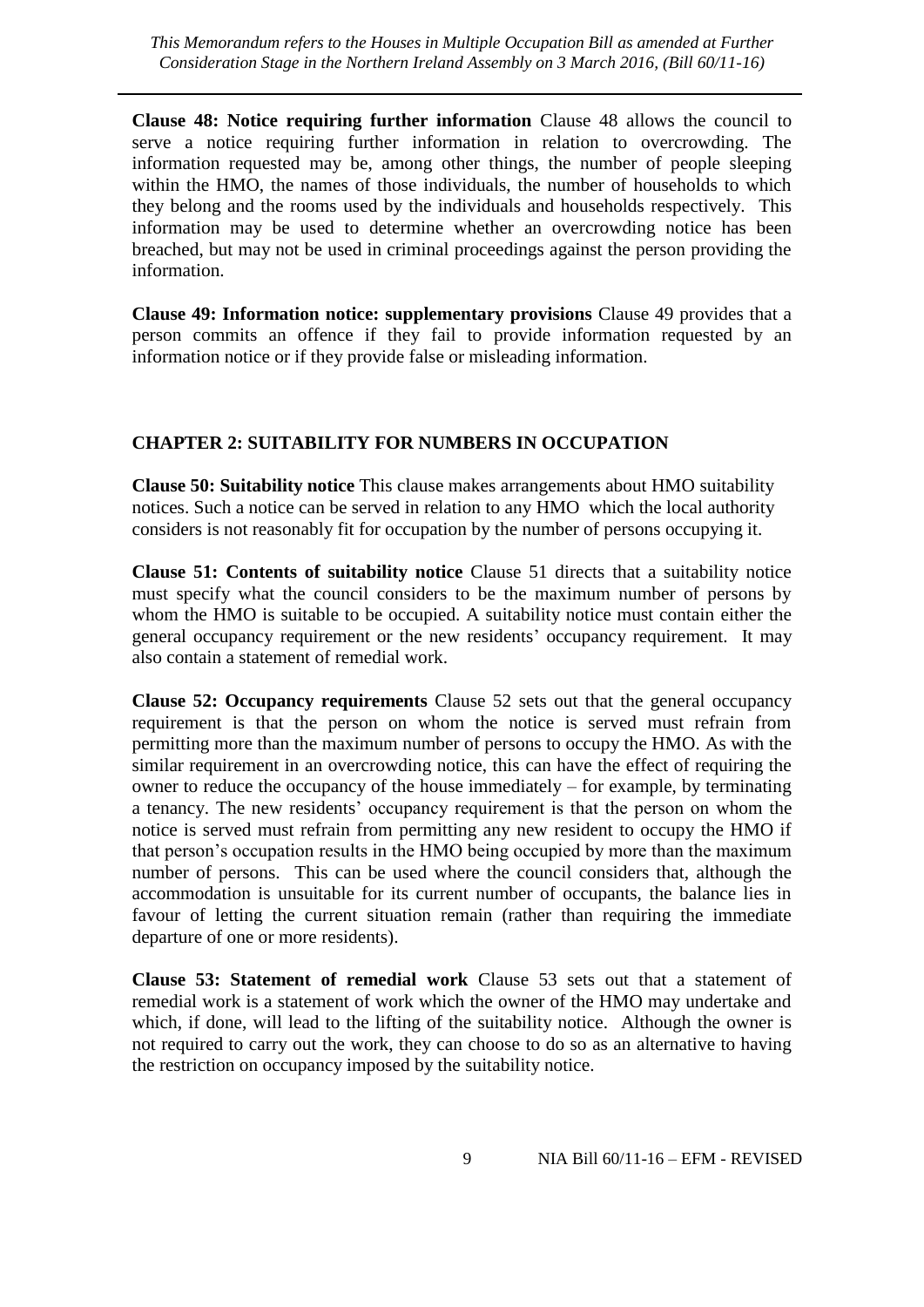#### **CHAPTER 3: HAZARDS**

**Clause 54: Definition of a hazard** Clause 54 defines that a hazard in an HMO is something that constitutes a risk of harm to the health or safety of an actual or potential occupier. The risk may arise from a deficiency in the accommodation forming the HMO, any building or land the accommodation forms part of, or any building or land in the vicinity of that accommodation.

**Clause 55: Hazard notice** This clause makes arrangements about hazard notices. Such a notice can be served where a council is satisfied that a hazard exists in relation to an HMO. There is also provision for this notice to be treated as an "emergency hazard notice" that can come into operation immediately where there is an imminent risk to any of the occupiers of the HMO.

**Clause 56: Contents of hazard notice: prohibitions** A hazard notice may impose prohibitions on the use of any premises as the council considers appropriate in view of the hazard(s) to which the notice relates. Where the hazard affects a flat, the prohibition may cover the use of any part of the building containing the flat or any external common parts. A prohibition may include a requirement to obtain the approval of the council for the use of the property in particular ways.

**Clause 57: Contents of hazard notice: other matters** A hazard notice must specify in relation to each hazard: the nature of the hazard; the HMO in which it exists; the deficiency giving rise to the hazard; and the date on which the notice is made.

**Clause 58: Works requirement** A hazard notice may also contain a works requirement. Clause 58 sets out that a works requirement is that an owner carry out work in order to remove the hazard. The work must be specified in the notice and can be anything which the council regards as appropriate for removing the hazard. If the work is done, the hazard notice must be lifted.

**Clause 59: Approvals as to the use of premises** This clause states that any approval of the council with regards to a prohibition placed on a property must not be unreasonably withheld and that the owner may appeal to a magistrates' court against a refusal to give approval.

#### **CHAPTER 4: FURTHER PROVISIONS ABOUT NOTICES UNDER THIS PART**

**Clause 60: Offences** This clauses sets out the key criminal offences regarding notices under Part 4 of the Bill. These relate to failure to comply with requirements set out in a notice.

**Clause 61: Further provisions** Clause 61 introduces Schedule 5, which makes further provisions about notices under this Part.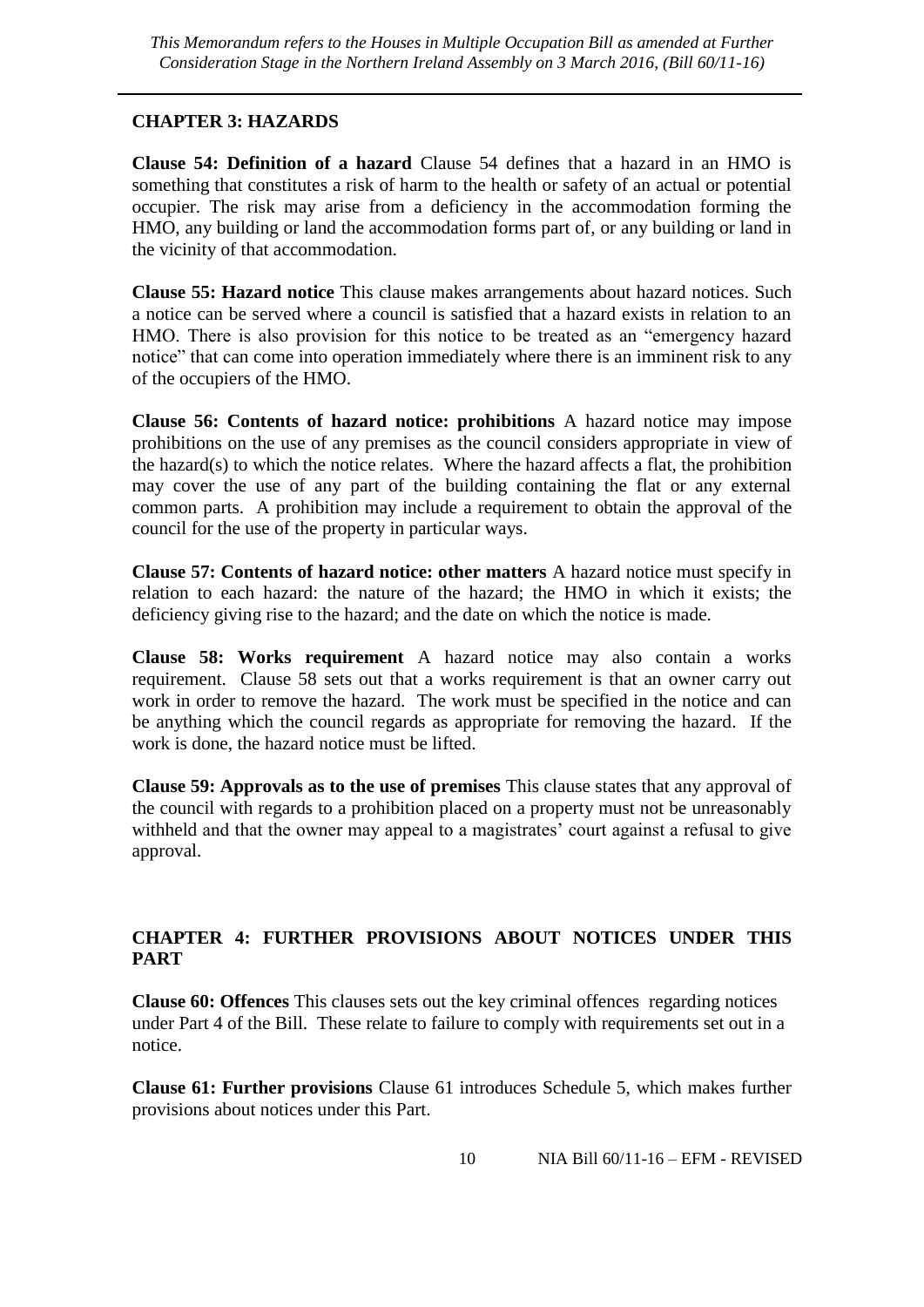#### **PART 5: SUPPLEMENTARY**

**Clause 62: HMO register** Clause 62 requires councils to keep an HMO register containing details of each application for an HMO licence, the decision made on the application and subsequent progress of the licence. An entry in the register is to be available to any person who is associated with, or who has a genuine interest in the HMO, as determined by the council.

**Clause 63: Code of practice** This clause creates a power for the Department to make regulations approving a code of practice laying down standards of conduct and practice to be followed with regard to the management of houses in multiple occupation.

**Clause 64: Fixed penalty: service of notice** Clauses 64 to 66 provide for fixed penalty notices to be issued, instead of criminal proceedings. Clause 64 allows an authorised officer of the council, who has reason to believe that an offence has been committed, to serve a fixed penalty notice. The notice must set out the offence which is alleged to have been committed, and state the amount of the fixed penalty.

**Clause 65: Fixed penalty: effect of notice** Where a fixed penalty notice is served on a person in respect of an offence, no criminal proceedings may be commenced against the person for the offence before the time specified in the notice has elapsed. The person may not be convicted of the offence if the person pays the fixed penalty notice.

**Clause 66: Fixed penalty: power to alter amounts** Clause 66 allows for the Department for Social Development to alter the amounts of fixed penalty notices.

**Clause 67: Appeals** Clause 67 lists the decisions against which an appeal may be made. Any person on whom the council is required to serve notice of a decision has the right to appeal against the decision to the county court. They must do so within 28 days (or within 7 days of receiving notice of the decision, if later), although the county court may decide to hear a late appeal if there are special circumstances.

**Clause 68: Council's statement of reasons for decisions which may be appealed**  This Clause specifies that when any decision to which Clause 67 applies is made, then the council must include a statement informing the person (a) that they may request an explanation of the council's reason for the decision and (b) of the right to the appeal of this decision under Clause 67. Where a statement of reasons is requested, the council must supply that statement within time for the person to be able to appeal the decision. This right to a separate statement of reasons does not apply where the reasons for the decision are included in the original notice of the decision.

**Clause 69: Powers of court on appeal** An appeal under Clause 67 is to be by way of re-hearing, but may be determined taking into account matters of which the council were not originally aware. The county court may confirm, vary or quash the decision of the council, or may remit it back to the council for reconsideration.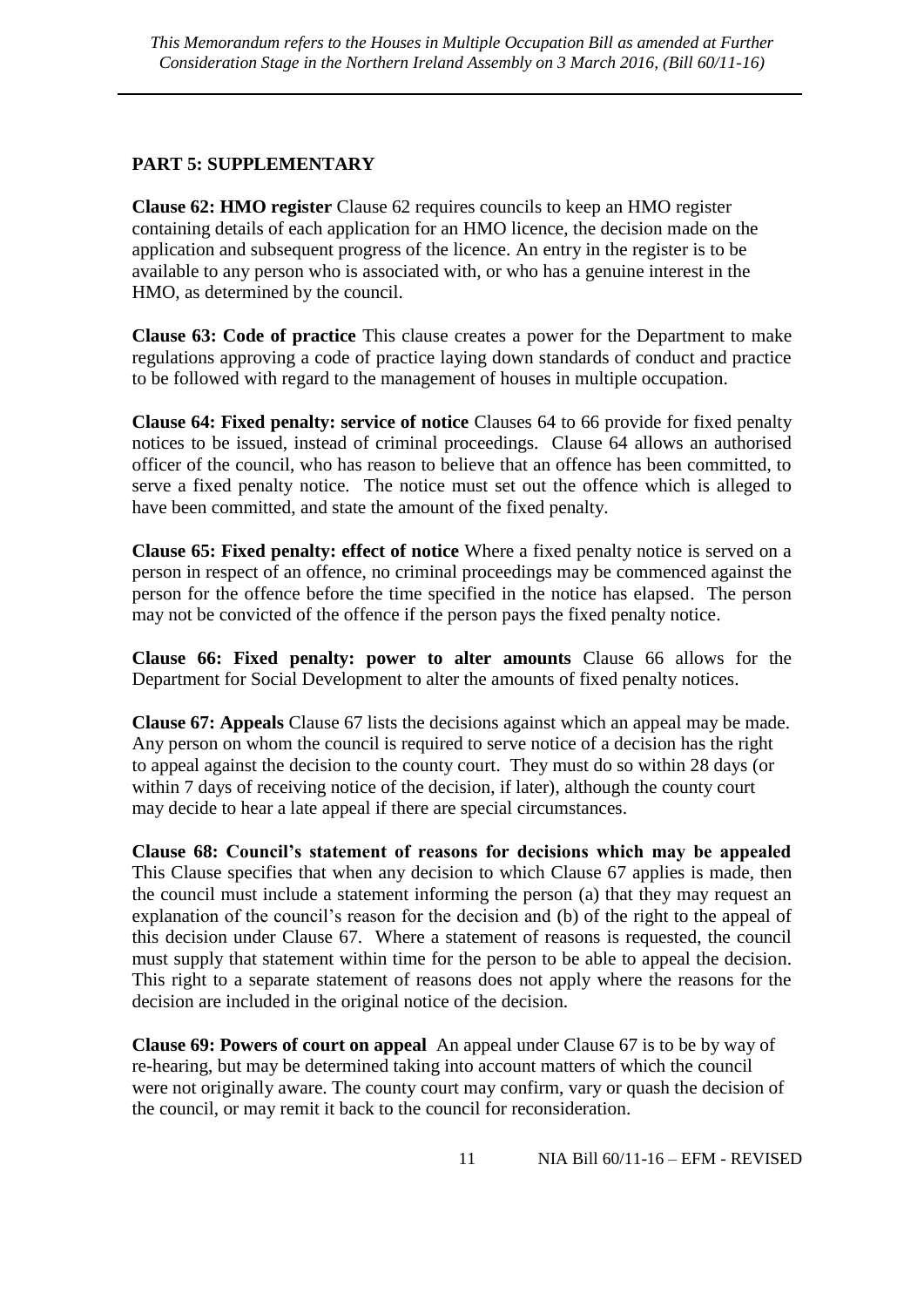**Clause 70: Powers to require information and documentation: introductory** The powers conferred on the council by Clause 71, 72 and 73 are for the purpose of enabling the council to exercise any function on it conferred by this Bill and/or investigating whether any offence has been committed under this Bill.

#### **Clause 71: Power to obtain information from persons connected to the premises**

This clause allows a council to serve notice on certain persons (defined as "relevant persons") to provide them in writing with details such as: the nature of the person's estate in the premises, the name and address of any other person known to them to have an estate in the premises, any other information which the council may reasonably require and may be known to the person. The notice may also require the person to disclose the relationship between themselves and any other occupiers for the purpose of establishing households and whether the premises are, or contain, an HMO. "Relevant persons" include licence holders, owners, occupiers and agents in relation to premises.

**Clause 72: Power to require persons connected with the premises to produce documents** This clause allows the council to serve a notice on a "relevant person" (which has the same meaning as in clause 71) requiring the person to produce documents which the council requires and believes are in the person's custody or control.

**Clause 73: Power to obtain information from other persons** This clause outlines that the council may require a "relevant person" to provide the council, in writing, any "relevant information" under that person's custody or control. The clause then goes on to list those considered as "relevant persons" for this purpose (which are different from those for purposes of clauses 71 and 72) e.g. NIHE, educational institutions, estate agents, etc. The clause also sets out what is considered "relevant information" e.g. information which indicates a building or part of a building may be an HMO.

**Clause 74: Sharing of information between councils** This clause allows for the exchange of information between councils for the purposes of carrying out their functions under this Act.

**Clause 75: Failure to provide information or provision of false information** A person commits an offence if they refuse or fail to provide information or a document requested under Clauses 71, 72 or 73 and does not have a reasonable excuse for that failure, or if they supply false information or falsify a document.

**Clause 76: Unauthorised disclosure of information obtained under Clause 73 or 74** An employee of the council commits an offence if they disclose, without lawful authority, any information which the council has obtained under clause 73 or 74 and the employee has acquired through their employment and which relates to accommodation that is, or is believed to be, an HMO. This helps to protect the confidentiality of information obtained from other public authorities under that clause, which may have originally been obtained under statutory powers and for other purposes.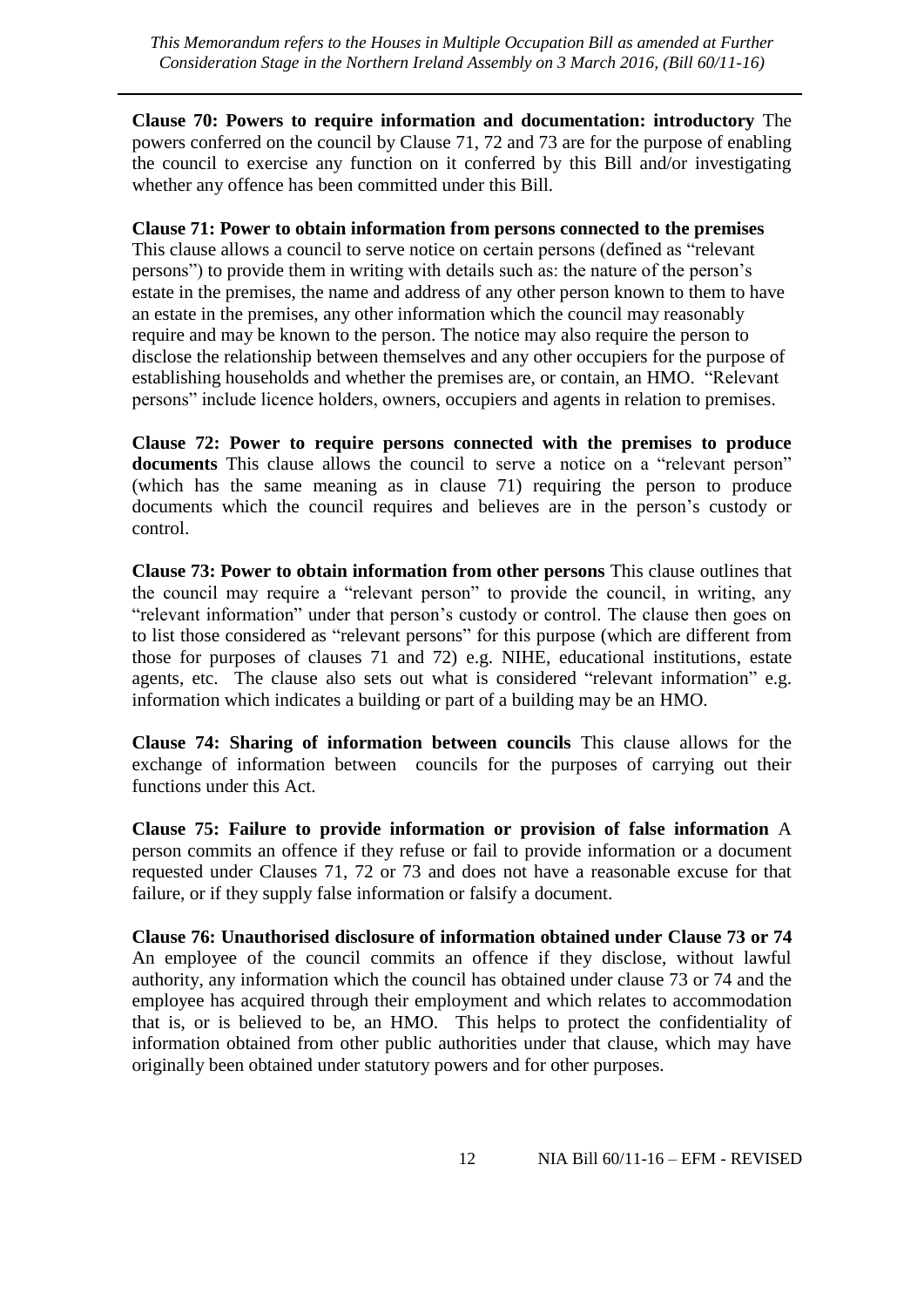**Clause 77: Court to inform council of convictions** This clause applies where a court convicts a person of any offence under this Bill, with the exception of an offence under Clause 76. It requires the clerk of the court to send to the council details of the conviction and sentence and a note of any revocation or disqualification order made by the court in consequence of the conviction.

**Clause 78: Powers of entry: without warrant** This clause applies where a council considers that an examination of any living accommodation is required to allow them to establish: whether it is an HMO; whether to grant, vary or revoke a licence or whether any other function under this Bill should be exercised. A person, authorised in writing by the council, may carry out the examination at a reasonable time and must give at least 24 hours notice to the owner and occupiers of the accommodation if practicable. The person may not use force in the exercise of the power conferred by this Clause.

**Clause 79: Powers of entry: with warrant** A lay magistrate may issue a warrant under this clause authorising a person named in the warrant to enter and search the premises specified in the warrant. The warrant may only be issued if two conditions are satisfied:

1) A person acting on behalf of the council, reasonably requires to enter or search the premises to establish whether an offence has been committed, a requirement imposed by a notice has been or is being complied with or any of the matters mention in Clause 77(1) (a), (b) & (c) (that is, whether living accommodation is an HMO, whether to grant, vary or revoke a licence, or whether to exercise any function under the Bill).

2) The premises are unoccupied or temporarily vacant, or applying to the owners or occupiers for entry would defeat the purpose of the entry or the search, or entry has already been sought under Clause 78 but has been refused.

The clause sets out a number of safeguards governing the issue and execution of warrants.

**Clause 80: Powers of entry: supplementary provisions** This clause outlines the additional provisions associated with entering premises under Clause 78 or 79, including an offence of obstructing the execution of a warrant.

**Clause 81: Application by owner where consent withheld** This clause makes provision for a court of summary jurisdiction to grant the necessary consent to take action where that consent has been unreasonably withheld by a person involved with the property.

**Clause 82: Obstructions** This clause makes provision for where any person required, authorised or entitled to carry out work for, required by, or on behalf of the council is obstructed in carrying out that work. A court of summary jurisdiction may, upon application, order an individual to allow the authorised person to carry out the action in question. Any person failing to comply with this order is guilty of an offence.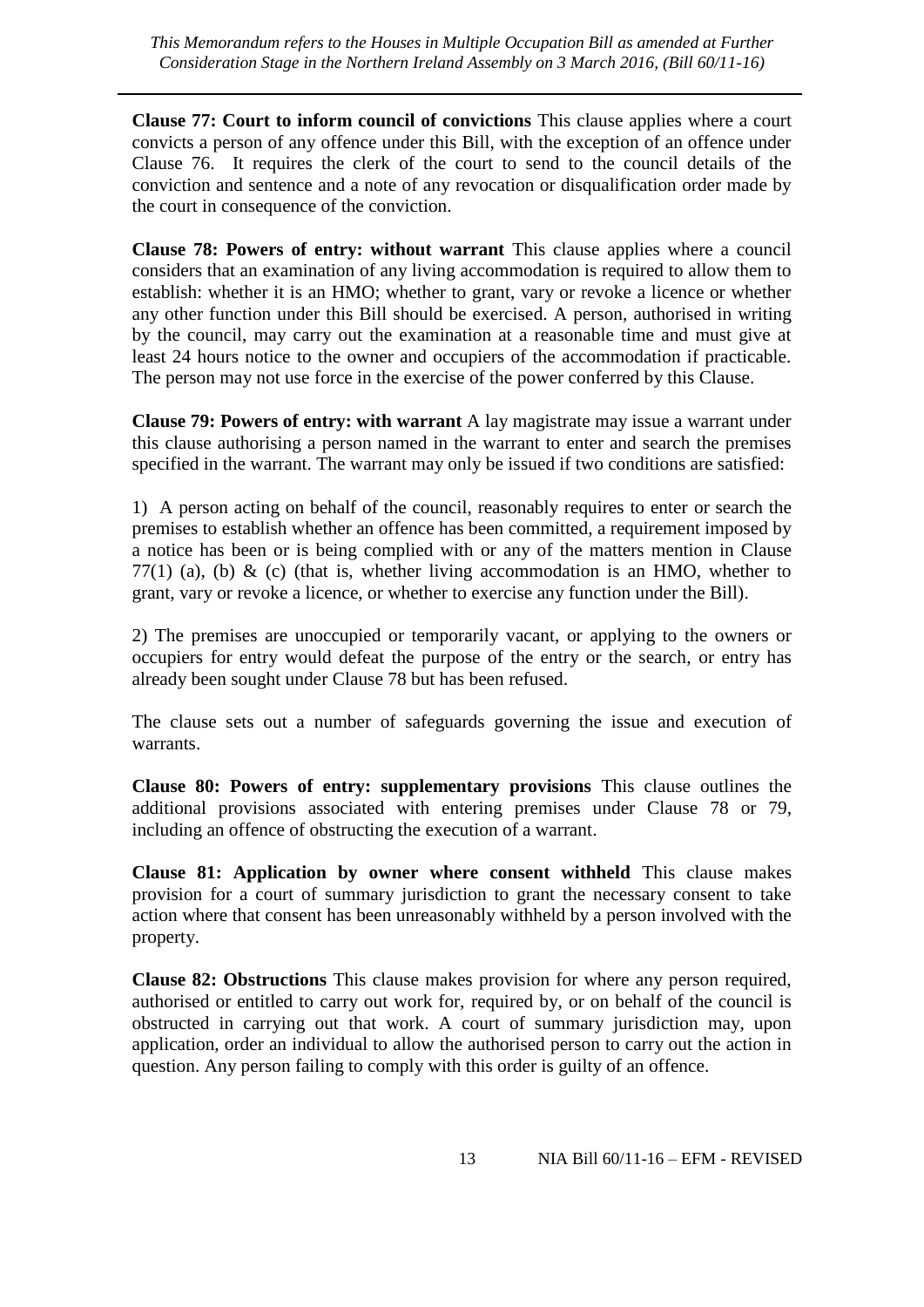**Clause 83: Effect of moving from accommodation for works to be carried out** This clause outlines that where a person vacates a premises for the purposes of allowing works to be carried out as required by any notice under the Bill, or a statement of remedial work, their tenancy or other occupancy arrangement is unaffected and is taken to not have been terminated, altered or varied. When the person regains lawful occupation they do so under the same terms.

**Clause 84: Fees** This clause confers power to make regulations concerning fees, including the maximum amounts to be charged, how fees are to be calculated, and circumstances in which no fee is to be payable or in which fees are to be refunded.

**Clause 85: Guidance** A council must have regard to guidance issued by the Department about the exercise of its HMO licensing functions.

**Clause 86: Regulations and orders** This clause confers a power to make consequential and supplementary provision by regulations. It lists the regulations contained within the Bill that are subject to draft affirmative resolution. Regulations which are not listed in the clause are subject to negative resolution. The clause also lists the bodies the Department must consult with when making certain regulations.

**Clause 87: General notices** This clause directs that any "general notices" issued by a council under the Bill must be given in writing and published in such manner as the council considers appropriate.

**Clause 88: Interpretation** This clause defines a number of terms used throughout the Bill.

**Clause 89: Consequential amendments and repeals** This clause gives effect to the consequential amendments and repeals set out in Schedules 7 and 8 to the Bill.

**Clause 90: Commencement** Clause 90 enables the Department to make provision by order as to the day or days when the provisions of this Bill, excluding Clause 84 to 86, 90 and 91, come into operation. The listed clauses will come into operation upon receiving Royal Assent.

**Clause 91: Short title** Clause 91 provides that the Act shall be known as the Houses in Multiple Occupation Act (Northern Ireland) 2015.

#### **SCHEDULES:**

**Schedule 1: Buildings or parts of buildings which are not houses in multiple occupation** Schedule 1 contains the detail about the buildings, or parts of buildings that are not classed as HMOs for the purposes of this Bill.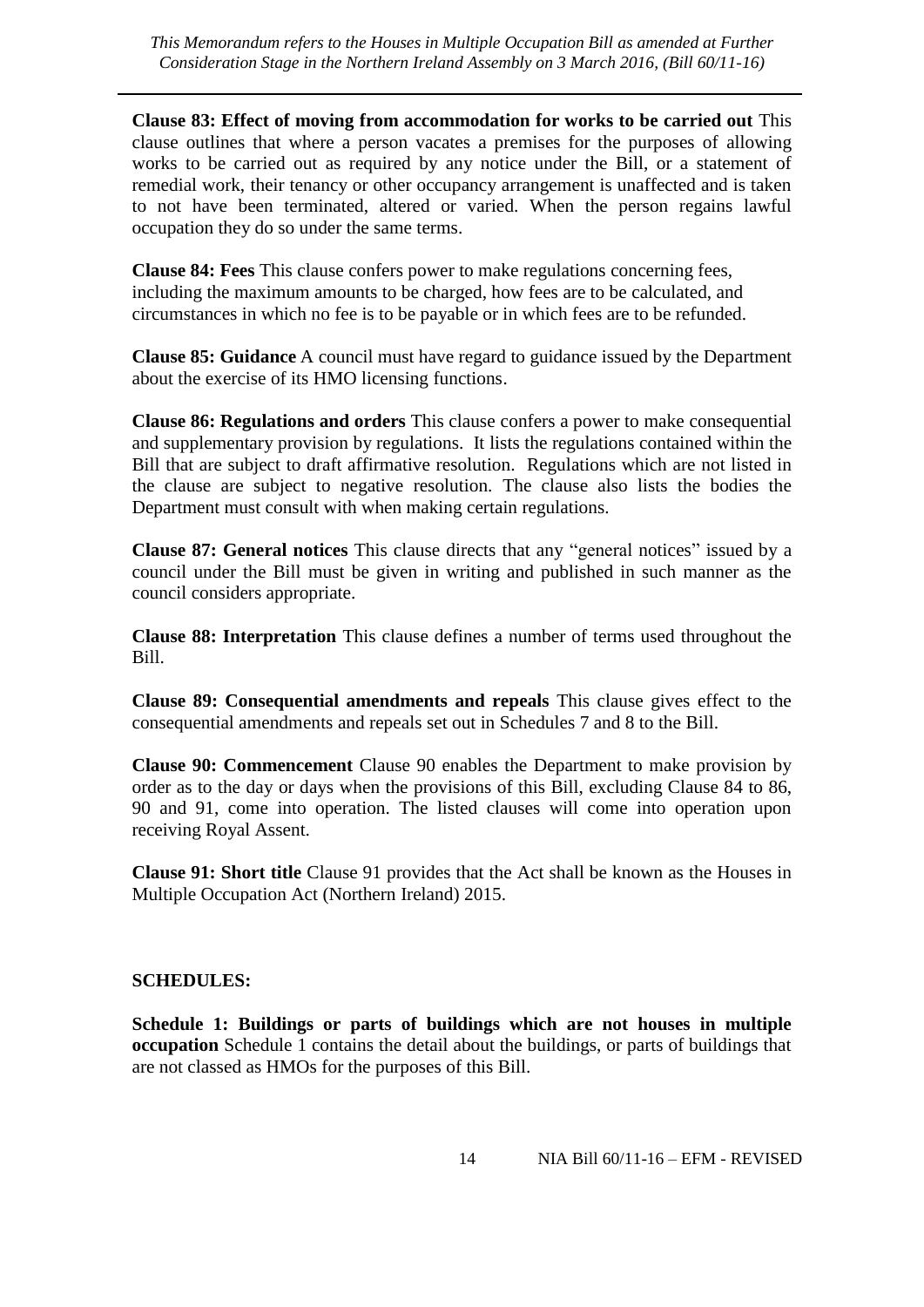**Schedule 2: Applications for HMO licences: requirements and procedure** Schedule 2 contains the detail about the procedure for the consideration of an application for an HMO licence.

**Schedule 3: Further provision about notices that require works to be carried**  Schedule 3 contains the detail about the provisions relating to notices requiring works to be carried out.

**Part 1: Provision applying to all notices that specify works**

**Part 2: Failure to carry out works required by rectification notice or hazard notice**

**Schedule 4: Variation and revocation of HMO licences: procedure** Schedule 4 contains the detail about how and why a council may go about varying or revoking an HMO licence.

**Schedule 5: Part 4 notices: further provisions** Schedule 5 contains the detail about the serving and operation of Part 4 notices.

#### **Part 1: Service and date of effect of notices**

#### **Part 2: Suspension of effect of notices**

#### **Part 3: Variation and revocation**

**Schedule 6: Definitions for the purpose of Clause 73** Schedule 6 contains definitions of terms used in Clause 73 of the Bill.

**Schedule 7: Consequential amendments** This Schedule contains the detail of the consequential amendments resulting from the introduction of this Bill.

**Schedule 8: Repeals** This Schedule contains the detail of the repeals resulting from the introduction of this Bill.

#### **FINANCIAL EFFECTS OF THE BILL**

**9.** It is not anticipated that the Bill will give rise to any significant additional expenditure.

#### **HUMAN RIGHTS ISSUES**

10. The provisions of the Bill are compatible with the Convention on Human Rights.

#### **EQUALITY IMPACT ASSESSMENT**